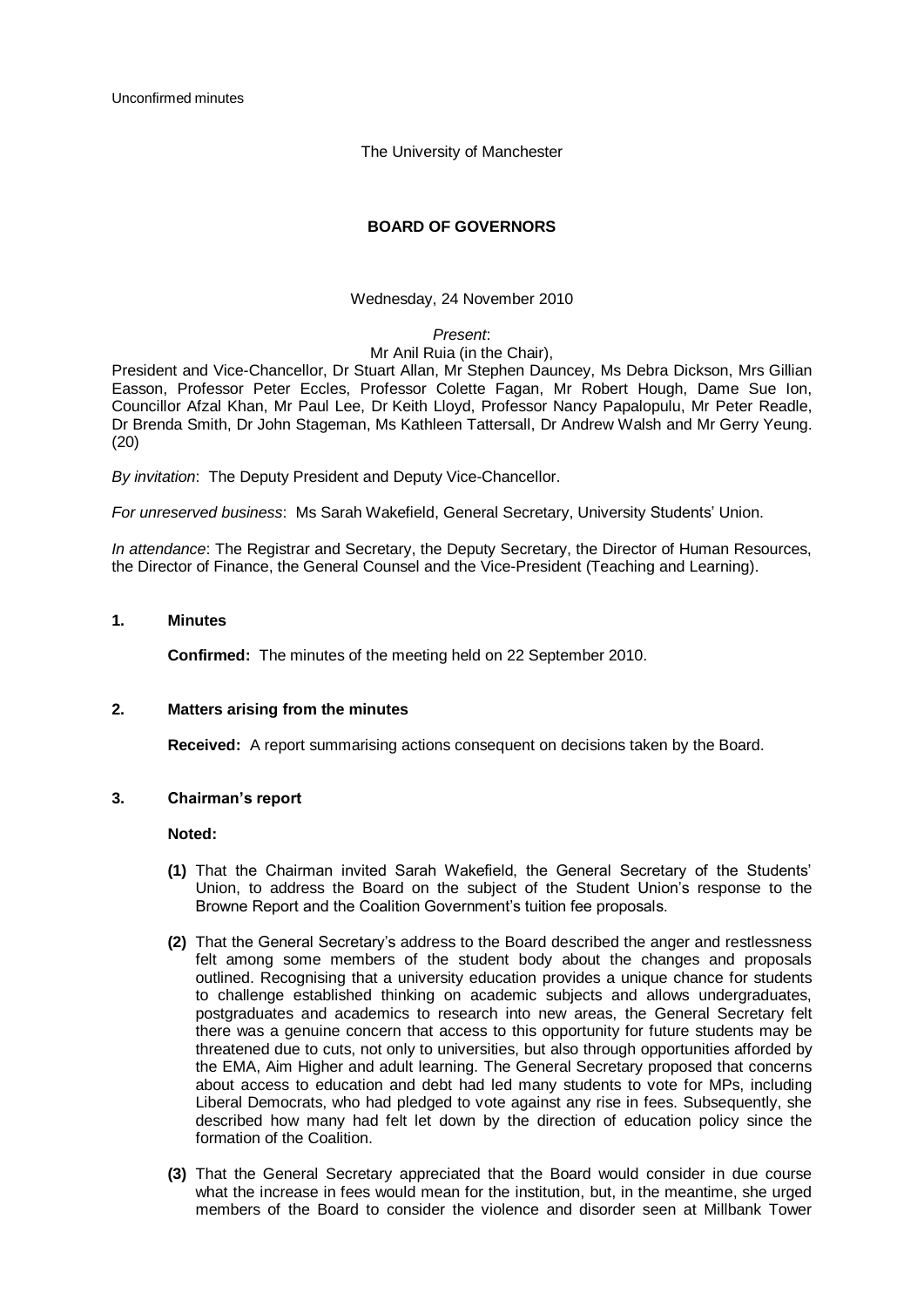during recent protests in London, some of which was committed by radical anarchists, as a manifestation of frustration at the powerlessness that students of many ages feel. The basis of student concerns was that the cuts would hurt universities and the culture of higher education more than the proposed increase in fees would offset.

- **(4)** That the General Secretary, at the conclusion of her address, stressed that she wanted the University of Manchester to be a leader in its provision of higher education. Although greatly encouraged by the leadership of the University's senior management team in this area, the General Secretary urged the community as students, academics, management and governors to further consider how it might work collaboratively, to secure this ambition and, in doing so, protect and enhance the strengths and reputation of The University of Manchester for the future.
- **(5)** That the Chairman highlighted a number of recent appointments made within the University, including the appointment of Professor Rod Coombs as Deputy President and Deputy Vice-President, and of Professor Luke Georghiou as Vice President Research and Innovation. It was also reported that a strong shortlist had been produced following the advertisement of the role of Vice President and Dean of the Medical and Human Sciences Faculty, and that the process of appointing the next Registrar and Secretary of the University, to replace Mr Albert McMenemy who would retire from the University in July 2011, had begun.
- **(6)** That HEFCE Assurance Service had recently conducted an Assurance Visit to examine how the University exercises accountability for the public funding which it receives. The initial feedback from the review had been very positive, with no significant problems or issues identified. The formal report would be shared with the Board, when available.

## **4. Secretary's report**

**Noted:** That there were no matters of formal report from the Secretary.

## **5. Management Letter and Report from the External Auditors**

**Received:** On recommendation from the Audit Committee, the Management Report and Management Letter from the External Auditors (Deloitte LLP) for the year ended 31 July 2010.

### **Reported:**

- **(1)** That the Management Letter covered issues arising from the audit work with respect to the financial performance and position of the University, internal controls (including risk management) and audit and accounting issues.
- **(2)** That a review of internal audit arrangements had allowed the External Auditors to reach the view that reliance could be placed on the work of the Universities Internal Audit Consortium (Uniac), meaning that there was no requirement to duplicate this work.
- **(3)** That, following completion of the external audit and receipt of the Letter of Representation from the Board of Governors, Deloitte LLP would be in a position to provide confirmation that that the Accounts of the University complied with the HEFCE Statement of Recommended Practice and gave a true and fair view of the University"s affairs as at 31 July 2010.

## **Noted:**

**(1)** That the Management Letter and accompanying report provided a much improved assessment of the financial control environment than presented in the previous year. The number of observations made had been significantly reduced and that the external auditors had been satisfied that management had responded well to all of their observations. The observations made were of a second or third order, with none classed at the highest priority level.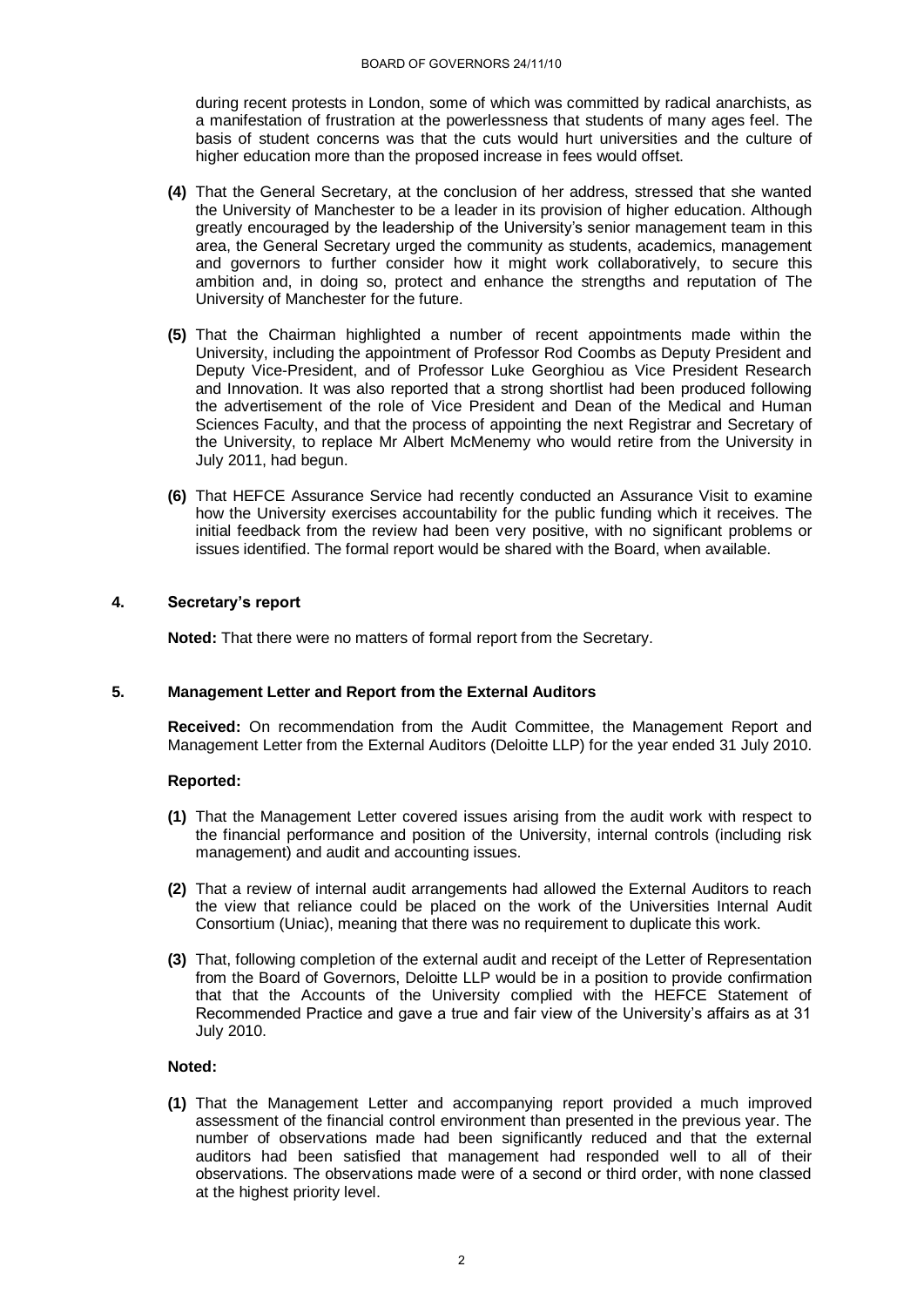- **(2)** That the improved position was a result of the diligent follow-up the University had engaged in since the audit of the previous year. Although much of this work had been undertaken in Finance, it had been strongly supported by the Deans, faculties, and by senior management. All had worked hard to improve and strengthen the control environment. Communication between the centre, faculties and schools had improved and strong leadership had transformed the situation.
- **(3)** That the University, through the Office of the General Counsel, was developing proposals to ensure compliance and improve procedures in readiness for the introduction of the Bribery Act.
- **(4)** That in the previous audit year, one of the observations made by the external auditors had concerned the quality and quantity of staffing within the finance function. Since that audit, the University had taken action to improve quality, including the creation of new support roles at faculty level. The audit letter in 2010 provides some comfort that the situation in this respect has significantly improved, However the University does recognise that not all the issues identified in the previous year are yet resolved. There remain some issues with the operation of the Finance System and the strength of controls, and work would continue to move towards a control based audit as improvements are made in this area.
- **(5)** That the University, through the Audit Committee, received regular reports of any instances of fraud. The system of control has been made more robust in recent years, and efforts have been undertaken to reduce cash handling on campus and reduce opportunities for fraudulent activity.

**Resolved:** To approve, as required by the HEFCE Code of Practice on Audit and Accountability, the onward transmission of the Management Letter to the HEFCE Assurance Service.

### **6. Financial Statements**

**Received:** On reference from the Finance Committee, the audited Financial Statements for the year ended 31 July 2010, and the recommendation that they be approved.

### **Reported:**

- **(1)** That the objectives of the University were to deliver a financial surplus, achieve year on year growth in income, and to generate and conserve cash as it entered a challenging funding environment. The results for the year were generally good, building on the improvements made in 2008/09, The University had achieved an operating surplus of £23.5m against an equivalent prior year surplus of £16.8m and surplus of £0.2m in 2007/08, and delivered like for like income growth of 4.4%, up £33.3m to £787.9m. This was a satisfactory financial performance but there was widespread recognition that there were significant and difficult challenges facing the University in the future.
- **(2)** That the operating surplus was below the HEFCE target of 4%. This would not enable the University to continue to support Long Term Maintenance at required levels.
- **(3)** That the cost of defined benefit pension schemes was an issue as the twin pressures of increased longevity and decreased asset performance implied increased contributions from employers and staff and raised concerns about the future affordability of such schemes. The proposed changes to National Insurance, VAT, and the Carbon Reduction Charge were similarly all adverse, however, at the time of report, the University remained on track to deliver a budgeted surplus outturn in 2010/11.

#### **Noted:**

**(1)** That the University has modest reserves and seeks to deliver a surplus in each year to preserve them, and would not normally expect to draw on them as part of normal operations other than in exceptional circumstances for the funding of major strategic investments.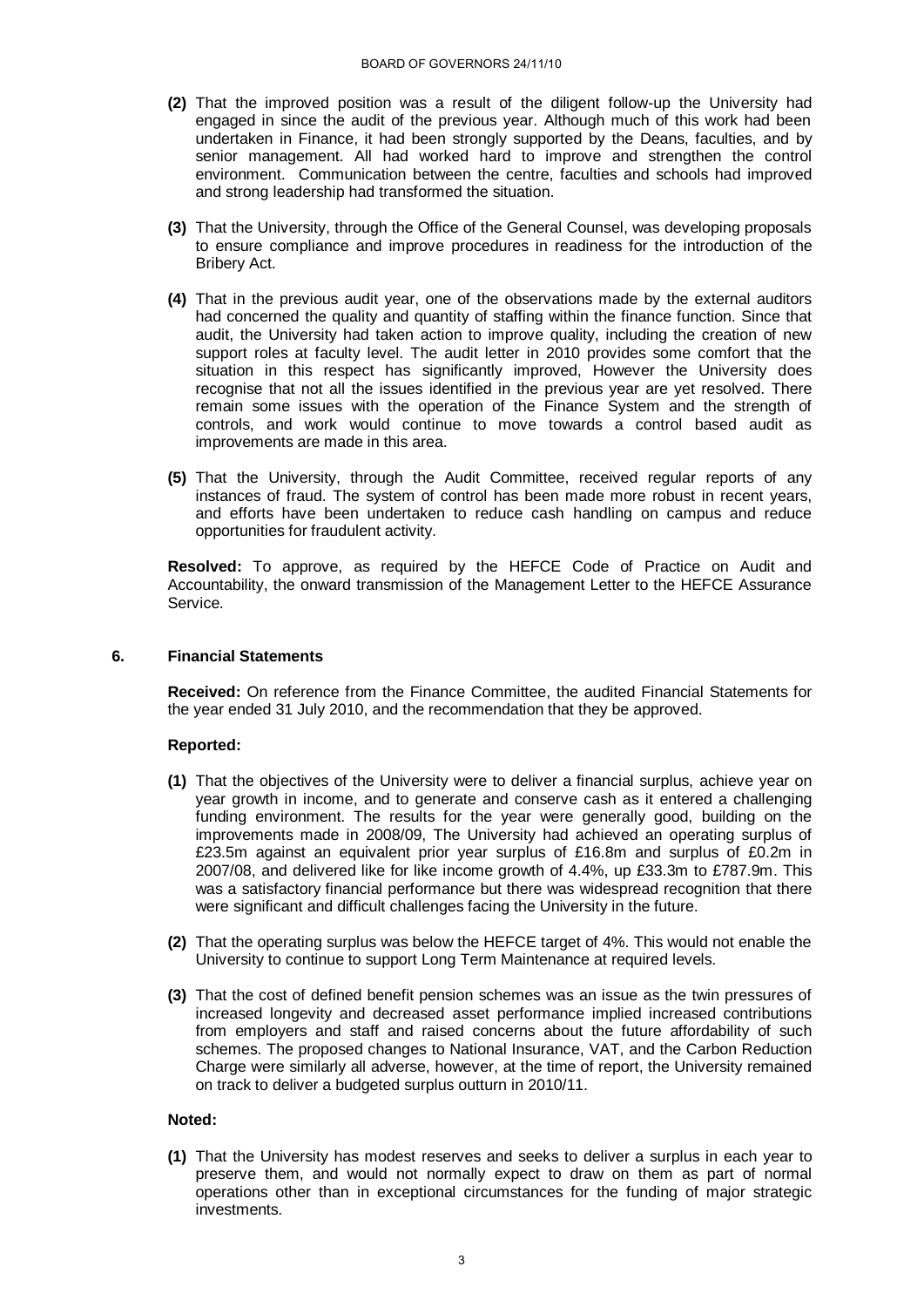- **(2)** That the costs of departures under the ERVS schemes will be split across this year, 2009/10 and the next financial year 2010/11, with the majority taken in this financial year. These figures are consolidated and therefore incorporate savings made across the whole of the University, including subsidiaries.
- **(3)** That the Chairman of the Finance Committee sought representation from the President and Vice-Chancellor and the Registrar and Secretary regarding any actual or potential non-compliance with laws and regulations that could have a material effect on the ability of the University to conduct its business, and therefore on the financial results as presented. This confirmation was provided, referencing the written representations received from the five primary budget holders within the University.

#### **Resolved:** That the Board confirmed:

- **(1)** That it was not aware of any actual or potential non-compliance with law and regulations that could have a material effect on the ability of the University to conduct its business and, therefore, on the results and financial position to be disclosed in the Financial Statements for the period ended 31 July 2010.
- **(2)** That the Financial Statements for the period ended 31 July 2010 be approved for onward transmission to the Higher Education Funding Council for England (HEFCE), and that they be also forwarded to the General Assembly for comment in accordance with Statute  $IX.8(b)$ .

*Forwarded to the General Assembly*

## **7. Board Monitoring Group**

**Received:** A report from the President and Vice-Chancellor on the matters discussed at the Board Monitoring Group, held immediately prior to the meeting of the Board of Governors.

- **(1)** That the University had considered over 850 applications for voluntary severance and early retirement. Of this total, and to date, 306 applications with net (recurrent) savings of £12m anticipated incurring total one-off costs of £13.5m (although the costs would fall across more than one financial year). It was proposed that the scheme would remain open until 31 January 2011.
- **(2)** That the flexible working scheme had not been popular among staff, however sufficient savings had been identified through voluntary severance and early retirement.
- **(3)** That the campus trade unions had previously indicated informally that they had been content with the operation of the scheme, noting that the unions were currently focussed on actively campaigning against proposed changes to pension schemes.
- **(4)** That the Grant Letter issued from the Department of Business Innovation and Skills to HEFCE was expected to be published before the end of the year, with universities unlikely to receive their individual grant letters from HEFCE until February / March. The Government had announced that research funding would remain at current levels, but the impact of other cuts, including those previously announced, would remove in the region of £1bn of funding from the sector. There would be additional pressure on University finances through the combination of increased pension costs, the introduction of new rates of VAT and National Insurance, and via the restriction of regional funding opportunities through the closure of NWDA.
- **(5)** That the Government had agreed that the minimum and maximum UG fee levels from 2012 would fall between £6k and £9k per annum. However, there were a number of unknowns and uncertainties surrounding the headline agreement to set fees between these levels, which were unlikely to be clarified until the publication of the grant letters and the anticipated White Paper on Higher Education. These include: the criteria that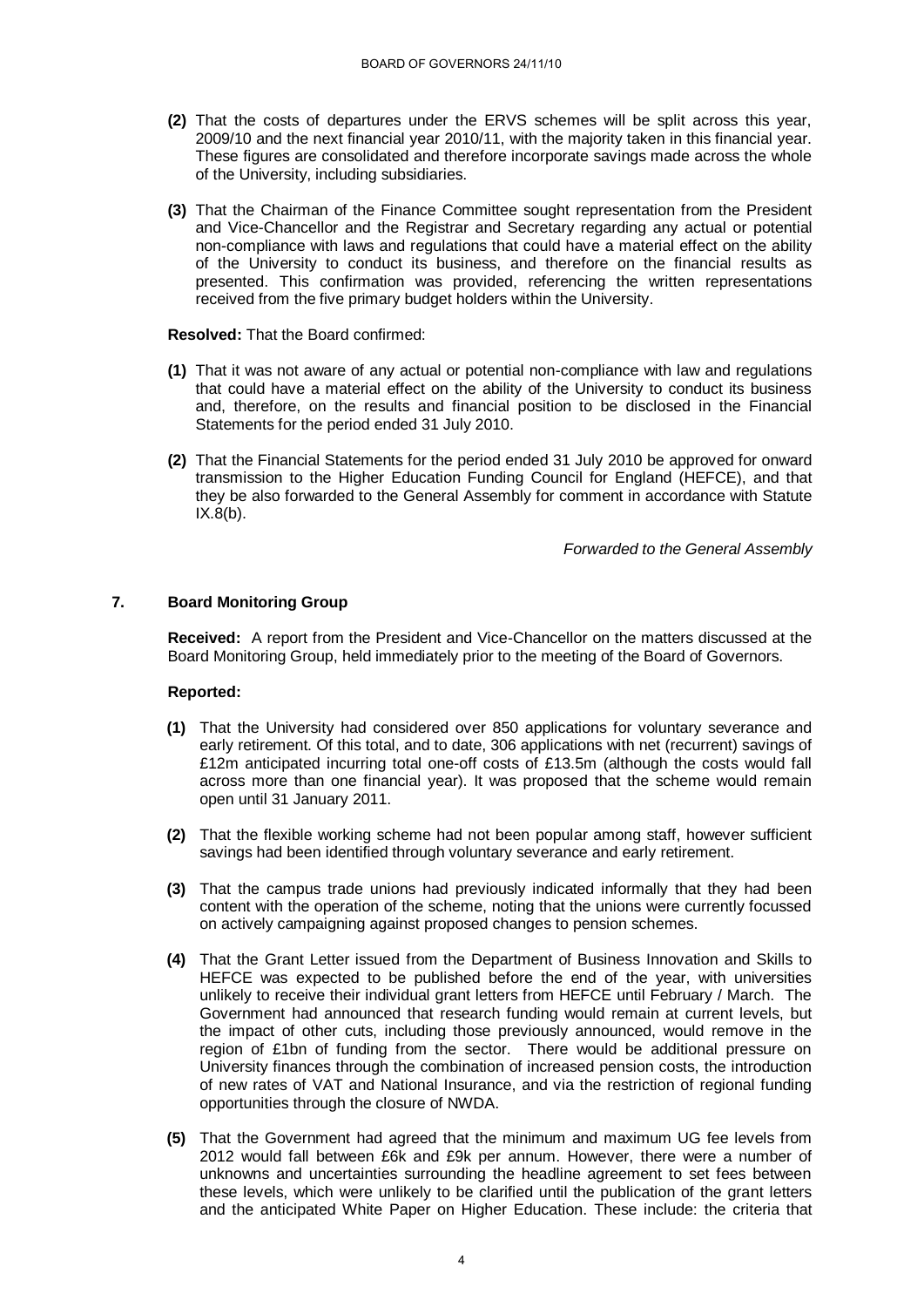would be set to determine the fee level set by an institution, provisions concerning student access, HEFCE T subject allocations, and the QR funding formula, the impact of student choice, the affect upon recruitment from the EU, and upon PGT and PGR recruitment.

- **(6)** That, regardless of the impact of these funding pressures, the University must increase investment in the student experience. As an institution, the University had previously agreed to cut back its student intake, recognising the negative impact large recruitment has in certain areas on NSS scores. This was particularly acute across the Humanities, where the impact of the changes within the funding landscape was likely to be severe.
- **(7)** That although the University had made a small surplus in the previous year, and it anticipated a similar position for year-end 2012, capital funding sources would be severely restricted in future years. The surpluses made and anticipated were below the level required to adequately invest in the University and support long term maintenance properly.
- **(8)** That the University, in its recent internal communications, had stressed the difficulties anticipated within the funding climate, and the additional pressure anticipated through increased pension costs, additional taxation, and wider austerity in funding. The President and Vice-Chancellor, had through weekly updates, provided an ongoing update for staff on the challenging financial environment and the implications for the University.

## **8. President and Vice-Chancellor's report**

### **(1) The Report of the President and Vice-Chancellor to the Board of Governors**

**Received:** The report of the President and Vice-Chancellor to the Board of Governors in July 2010, which was ordered to be bound for reference.

- **(a)** That the President and Vice-Chancellor reported that it was well appreciated that universities would certainly face a challenging future. In facing this, The University of Manchester was in a relatively strong position financially, but there must be realism about the challenges ahead. The University's reactions to financial adversity would be strategic, not *ad hoc*. If it must get smaller as a University (which may be the fate of all UK universities) it was determined to do so in a strategic, targeted way that simultaneously made it stronger, rejecting *pro rata* approaches to cutting costs.
- **(b)** That given the rapidly changing and challenging external environment, the President and Vice-Chancellor was pleased to advise Board members that considerable progress was being made in the development of three key strategies (research, social responsibility, and internationalisation). The environment meant that the University must prioritise, and critically examine the value of all its activities The President also indicated that there was a real imperative to increase income from non-government sources in order to offset some of the most damaging consequences of cuts in Government funding.
- **(c)** That throughout the admissions cycle the focus had been to maximise the quality of the student intake and the associated fee income, and to take account of the student experience. At the time of last report to the Board it was noted that early indications suggested positive student recruitment outcomes for 2010-11 against targets. While the final registration data would not be known until after 1st December 2010, the official HESES snapshot date, the current registration data suggested the University would hit undergraduate (home and international), international Postgraduate Taught (PGT) and home Postgraduate Research (PGR) targets.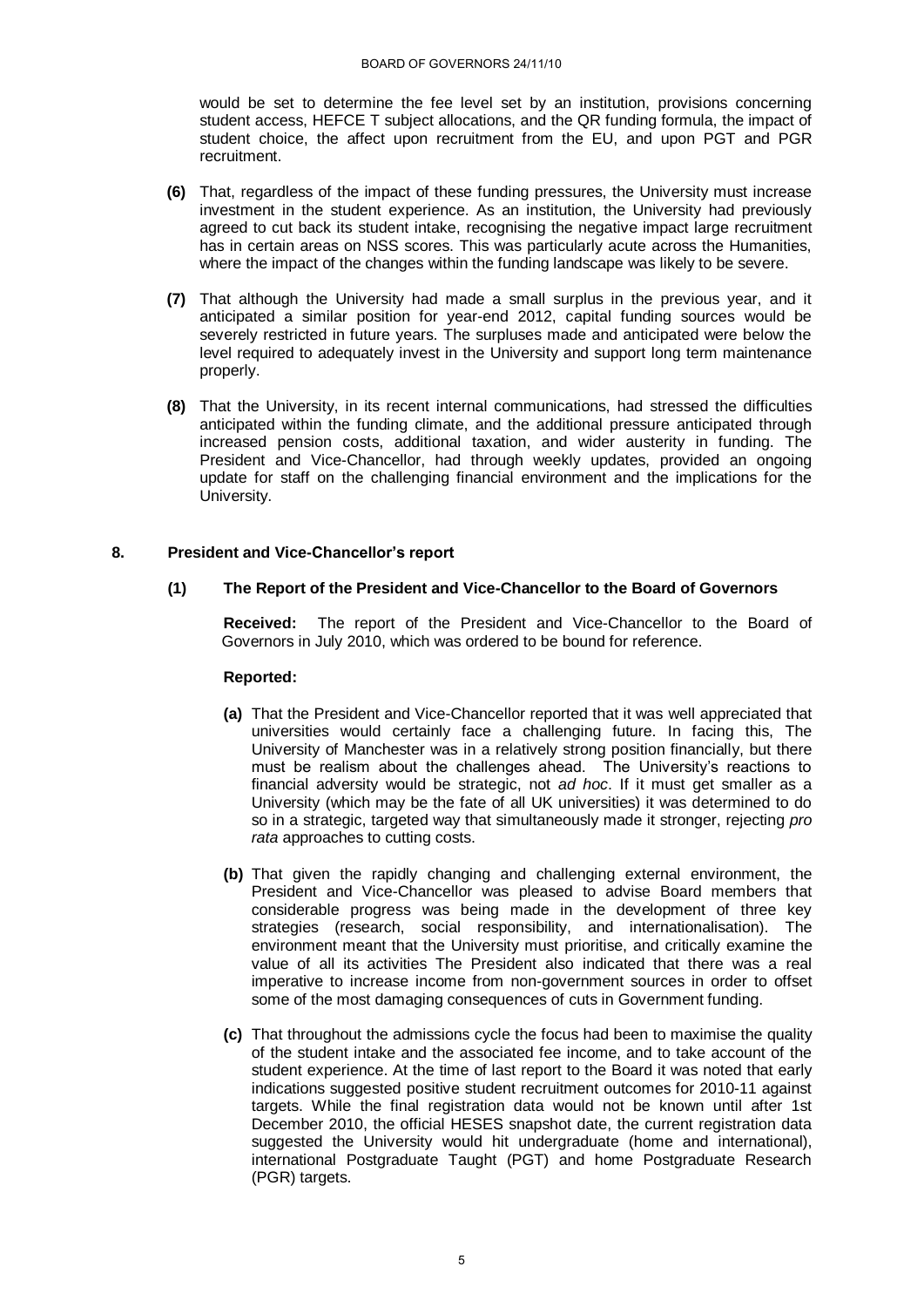- **(d)** That it was disappointing that the University may miss the PGT home targets in a year when applications from this group of students increased by 22% on the previous year, albeit offers declined by 15%. Accordingly, the President and Vice-Chancellor had asked the Vice-President for Teaching and Learning, as chair of the Intake Management Group, to investigate why offers have declined so dramatically when there has be a significant growth in demand.
- **(e)** That the President and Vice-Chancellor was pleased to report that University has hit its PGR home target this year; but expressed disappointment that the University was likely to miss its international PGR target by nearly 20%, noting that students do join later in the annual cycle so the figure might yet improve. Demand for PGR programmes had continued to be positive with a 4% increase in applications, and success in this area was strongly linked to the availability of funding opportunities. As part of the new internationalisation strategy the University would explore the best ways to work with international sponsors to support PGR recruitment, recognising that recruiting high quality PGR students in future years, with decline funding opportunities, would be a challenge and also a potential threat to the 2015 Agenda.
- **(f)** That as Board members were aware, the improvement in the overall satisfaction score for this University from 77% in 2009 to 79% in 2010 in the National Student Survey was welcomed. However, the University"s current standing in this survey remained unacceptably low. While the University had many competing priorities, the President and Vice-Chancellor assured the Board that none was higher than the quality of the education, support and wider experience The University of Manchester offers to its students. Though progress had been made on the personalisation of student learning and curriculum review, the 2010 scores show demonstrated there was still much to do. The President and Vice-Chancellor was therefore committed to implementing all the recommendations contained in the Review of Undergraduate Education, instigated by Professor Alan Gilbert in 2007 and which were now being taken forward by Professor Colin Stirling.
- **(g)** That the President and Vice-Chancellor reminded Board members of the Review recently undertaken by the University Librarian, Jan Wilkinson, into the student experience. In May 2010 the Registrar and Secretary had asked her to lead an initial brainstorming exercise on the student life cycle. The objectives were to identify:
	- i) aspects of current provision during the student life cycle which colleagues believe are performed well
	- ii) aspects which could be improved
	- iii) any omissions from existing provision, and
	- iv) to come forward with ideas on the approach we might take to the student life cycle were the existing structures not in place.

The most immediate recommendations of the review group were that consideration should be given to the creation of two senior roles (one academic and one administrative) to work together to provide leadership and overall strategic responsibility of the student experience. These two individuals should be asked to develop and implement a student experience strategy. In addition, there should be a review of the current structure of support for the student experience which would be carried out once the two post holders have taken up their positions. These recommendations were being taken forward and an internal recruitment process was underway to appoint an Associate Vice-President to support Professor Colin Stirling to provide the academic leadership for transforming the student experience. This is to be accompanied by the reconfiguration of student focused services within the PSS into one Directorate and the position of Director for the Student Experience has also been advertised internally.

A report from Professor Stirling had been submitted to the Senate which sets out more fully the actions that were being taken to address the vitally important issue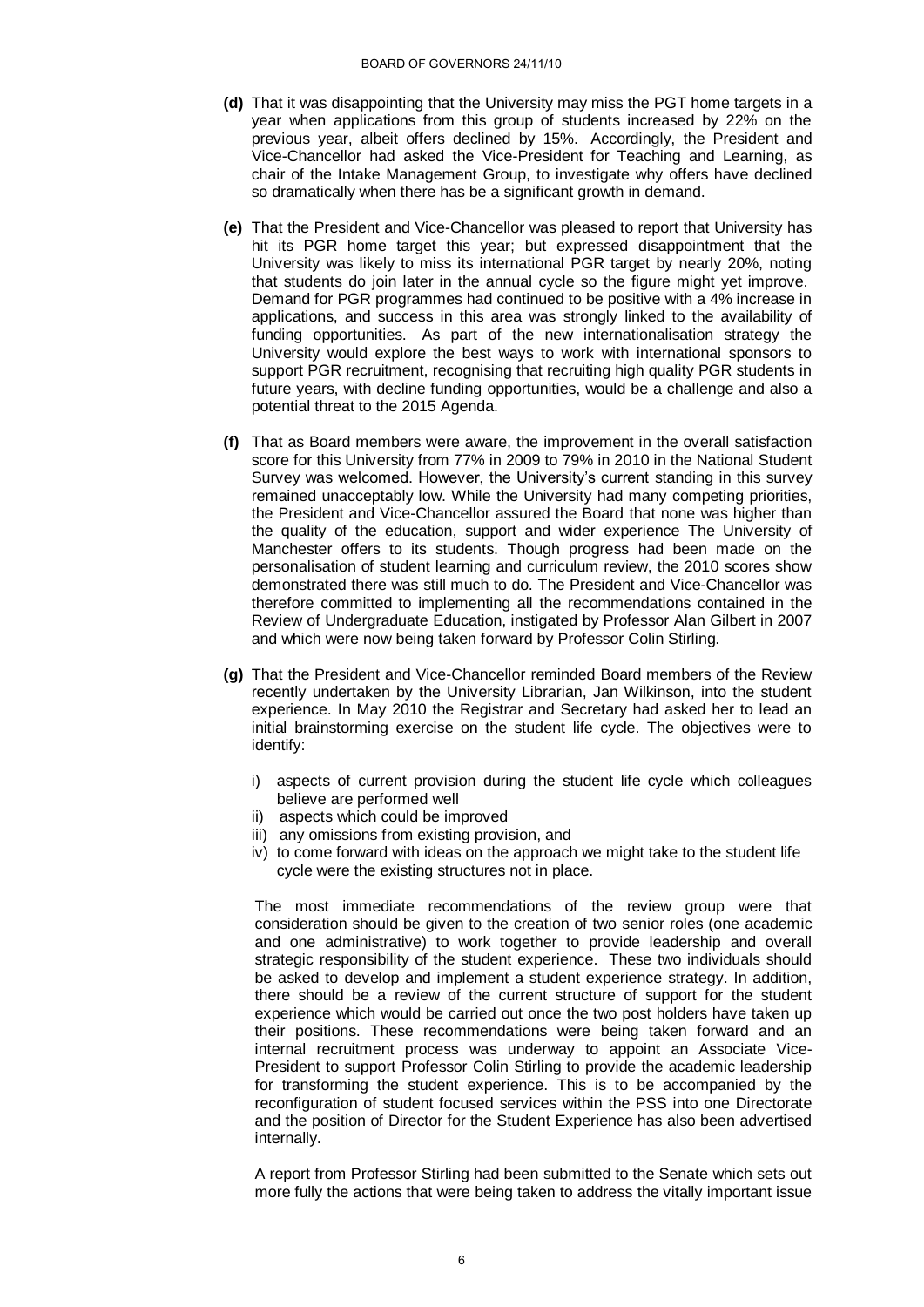of the student experience. It also reported on recent developments in relation to Teaching and Learning, including the concept of the Undergraduate College.

- **(h)** That the President and Vice-Chancellor reported that the OPR discussions with the four Faculties and the Professional Support Services had been proceeding well. Professor Rod Coombs oversaw the OPRs dealing with the University's cultural assets (the Whitworth Art Gallery and the Manchester Museum) and with the John Rylands University Library. In each OPR the spirit has been frank yet collegial, and in terms of both relevance and accuracy the data on operational performance are now of a quality that allows confident analysis of performance against plan. As a result, the 2010 round of OPRs has been effective in mapping areas of good practice and poor performance across the University, and in providing a basis for evaluating performance against the key priorities identified in the strategic and operational plans of the activity centres concerned. This has allowed serious discussions about strategies for future performance improvement. An important aspect of the 2010 OPRs has been the canvassing in each OPR of the threats and opportunities likely to confront the University as a result of a deteriorating public funding environment following the Comprehensive Spending Review. The OPRs had also provided an opportunity for substantive discussion of the steps being taken to secure improvements in the student experience
- **(i)** That the Board of Christie NHS Foundation Trust at its meeting in September approved proposals for the building on Kinnaird Road. The President and Vice-Chancellor expected the University to submit a bid to the Wolfson Foundation for funding to supplement the £10 million to be provided by CRUK, matched by £10 million of University funds.
- **(j)** That Dame Sue Ion, as Chair of the Risk Committee, briefed the Board on the accident statistics for the  $3<sup>rd</sup>$  quarter of 2010, produced by the Compliance and Risk Office.

#### **Noted:**

- **(a)** That, as further details on future funding and the criteria by which fee levels would be agreed nationally had not yet been produced, the University was not in a position to determine the level of fees for 2012. The Board would further consider this matter as part of the Planning and Accountability Conference. It was recognised that, in determining the fee level set, the University would need to assess the whole balance across widening participation and in terms of support available through bursaries and scholarships.
- **(b)** That the Board noted, on advice and information received from the General Counsel, the risk that universities may discuss or disclose between themselves details of their future intentions in relation to certain issues that might affect the intensity of price or non-price competition between them. The level of future tuition fees (for both UK and foreign students) that universities intend to charge is the most obvious but not the only issue in this respect. The Board duly noted that universities were subject to the full rigours of EU and UK competition law because it was likely they would be deemed to be "undertakings" when they supply goods or services on a given market and that there was a clear precedent for this view, as evidenced by action taken against independent schools in 2006. In that instance, the OFT had considered that this exchange of confidential information had an anti-competitive object, distorted price competition and resulted in higher fees than would otherwise have been the case. Therefore, the University should take due care to ensure that, in determining its fee levels, it acts entirely independently. It should also take steps to ensure that staff members do not discuss with or disclose to each other any data or documents that might be regarded as commercially sensitive.
- **(c)** That the accident statistics might be presented in future with a denominator, or a frequency rate, so that they can be properly assessed in context. In common with other organisations, the University must take steps to remove any barriers to the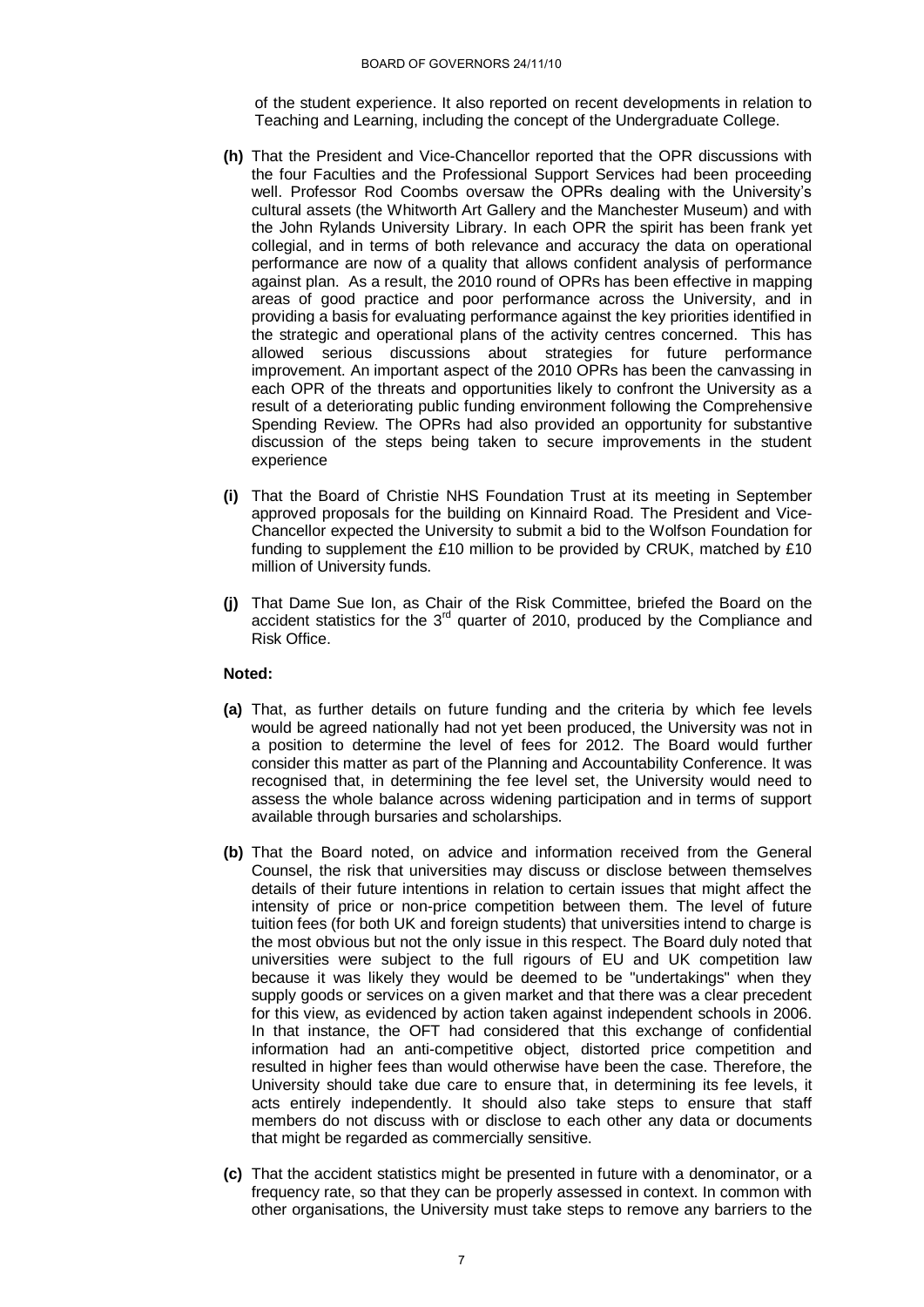reporting of accidents and near misses (the current level seems low) through training and raising awareness and this matter is being followed up by the University Safety Advisor.

**Resolved:** To endorse the principles in the Report to the Senate of 27 October 2010 on developments within Teaching and Learning.

### **(2) Report to the Board of Governors on exercise of delegations**

#### **Reported:**

### **(a) Vice-President**

The following appointment had been approved on behalf of Senate and the Board of Governors:

Professor Luke Georghiou, as Vice-President for Research and Innovation from 1 October 2010.

### **(b) Associate Dean**

The following appointment had been approved on behalf of Senate and the Board of Governors:

Professor Colette Fagan, as Associate Dean for Research in the Faculty of Humanities from 8 November 2010 to 30 September 2014.

## **(c) Professorial appointments**

The following appointments had been approved on behalf of Senate and the Board of Governors:

### *Ad Personam* **Promotional Chair in Neurogastroenterology**

Shaheen Hamdy, MB ChB (Manchester, MRCP (Royal College of Physicians, London), previously Senior Lecturer with Honorary Consultant Status at this University, as Professor of Neurogastroenterology in the Faculty of Medical and Human Sciences from 1 August 2010.

### *Ad Personam* **Promotional Chair in Rheumatology**

Anne Barton, BSc (Manchester), MB ChB (Manchester), MRCP (Manchester), previously Reader at this University, as Professor of Rheumatology in the Faculty of Medical and Human Sciences from 1 August 2010.

# *Ad Personam* **Promotional Chair in Genetic Epidemiology**

Wendy Thomson, BSc (Manchester), PhD (Manchester), previously Reader at this University, as Professor of Genetic Epidemiology in the Faculty of Medical and Human Sciences from 1 August 2010.

### *Ad Personam* **Promotional Chair in Neurogenetics**

Stuart Pickering-Brown, BSc (Manchester), PhD (Manchester), previously Research Fellow at this University, as Professor of Neurogenetics in the Faculty of Medical and Human Sciences from 1 August 2010.

## *Ad Personam* **Promotional Chair in Gastroenterology and Nutrition**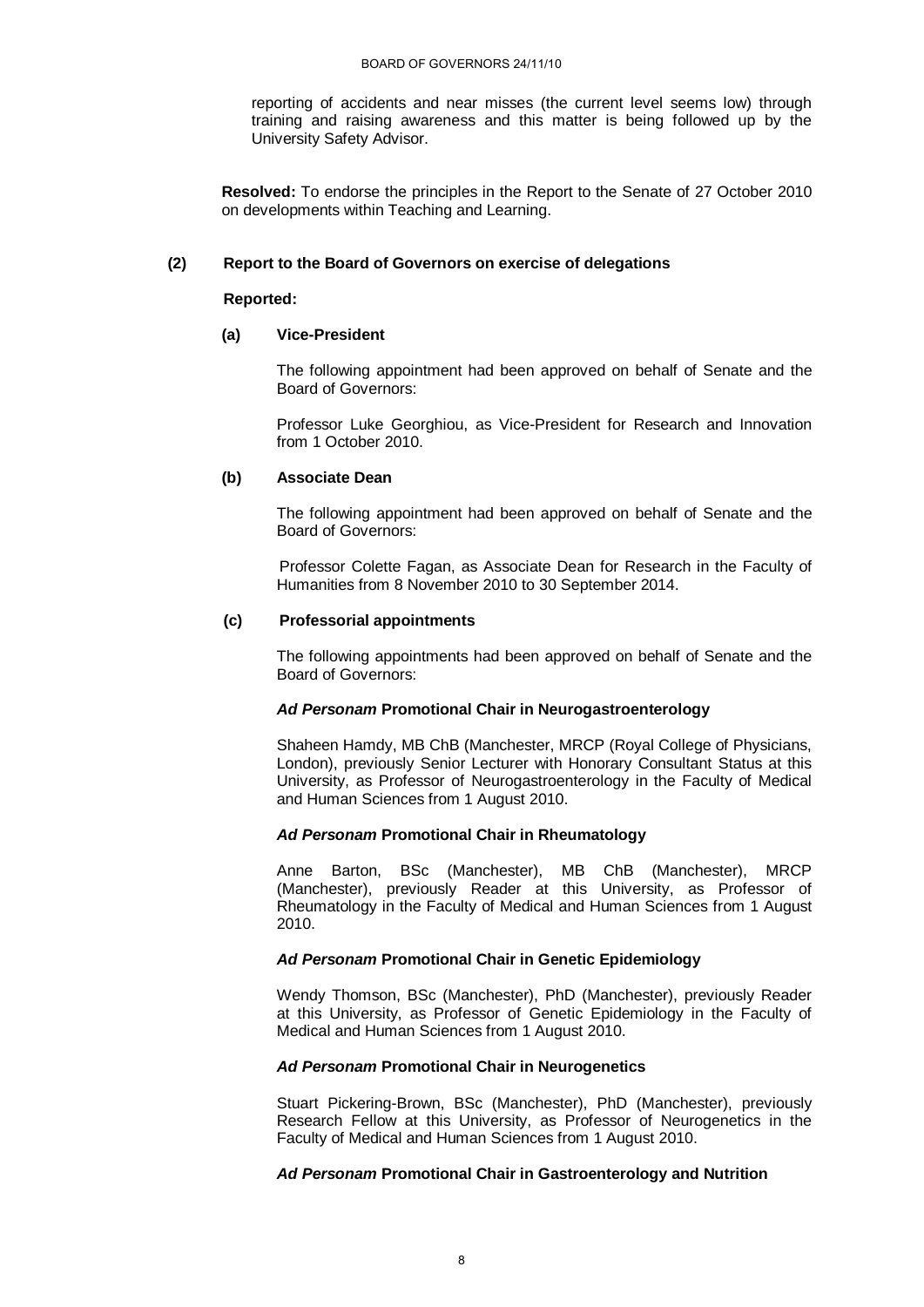John McLaughlin, BSc (Manchester), MB ChB (Manchester), PhD (Manchester), previously Clinical Senior Lecturer at this University, as Professor of Gastroenterology and Nutrition in the Faculty of Medical and Human Sciences from 1 August 2010.

#### *Ad Personam* **Promotional Chair in Pharmacoepidemiology**

Darren Ashcroft, BPharm (Nottingham), MSc (Belfast), PhD (Birmingham), previously Reader at this University, as Professor of Pharmacoepidemiology in the Faculty of Medical and Human Sciences from 1 August 2010.

## *Ad Personam* **Promotional Chair in Vascular Cell Biology**

Ann Cranfield, BSc (Manchester), PhD (Manchester), previously Senior Lecturer at this University, as Professor of Vascular Cell Biology in the Faculty of Medical and Human Sciences from 1 August 2010.

#### *Ad Personam* **Promotional Chair in Medical Education**

Gerard Byrne, MB ChB (Manchester), FRCS (Royal College of Surgeons (Edinburgh), previously Senior Lecturer at this University, as Professor of Medical Education in the Faculty of Medical and Human Sciences from 1 August 2010.

#### *Ad Personam* **Promotional Chair in Nursing History**

Christine Hallett, BNurs (Manchester), previously Reader at this University, as Professor of Nursing History in the Faculty of Medical and Human Sciences from 1 August 2010.

## *Ad Personam* **Promotional Chair in Health Economics**

Katherine Payne, BSc (Bath), MSc (York), PhD (Manchester), previously Reader at this University, as Professor of Health Economics in the Faculty of Medical and Human Sciences from 1 August 2010.

### **(d) Grant of the title of Professor Emeritus**

Acting on behalf of Senate and the Board of Governors, the President and Vice-Chancellor had approved the conferment of the title of Professor Emeritus/a on the following:

Professor Roger Bryant, Professorial fellow in the School of Mathematics (*from 1 November 2010*)

Professor Angela Dale, Professor of Quantitative Social Research (in the School of Social Sciences) (*from 1 October 2010*)

Professor Roger Ling, Professor of Classical Art and Archaeology in the School of Arts, Histories and Cultures (*from 1 October 2010*)

Professor Ann Thomson, Professor of Midwifery (in the School of Nursing, Midwifery and Social Work) (*from 1 November 2010*)

Professor William (Wes) Sharrock, Professor of Sociology in the School of Social Sciences (*from 1 October 2011*)

Professor Dorothy Trump, Professor of Human Molecular Genetics (in the School of Biomedicine (*from 1 November 2010*)

### **(e) Appointments of Head of School**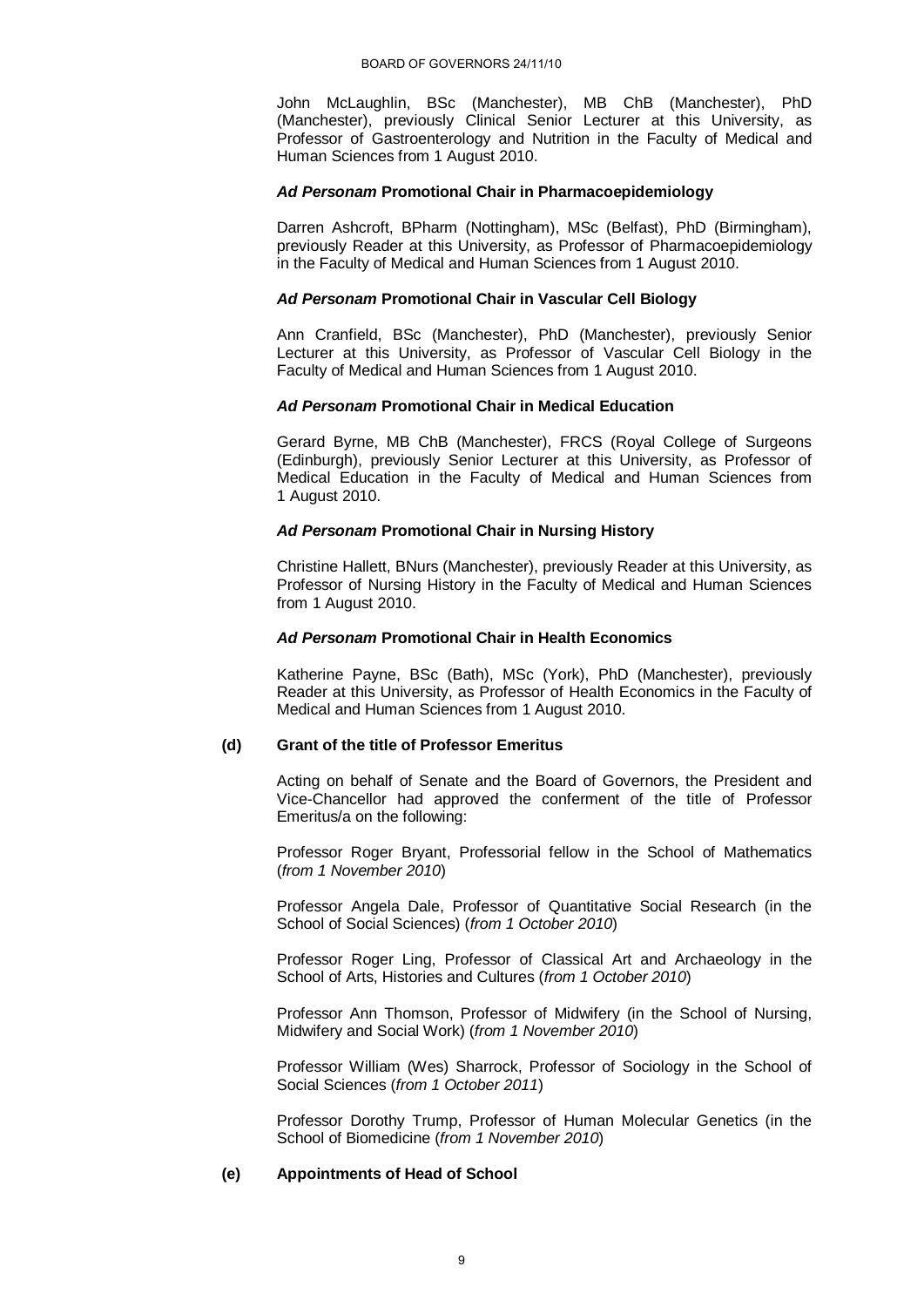Acting on behalf of the Board of Governors, the President and Vice-Chancellor had approved the appointment of the following:

*Faculty of Engineering and Physical Sciences*

| School of Chemical Engineering<br>and Analytical Science   | Professor Mike Sutcliffe, for a<br>further period of three years from<br>1 January 2011.                    |
|------------------------------------------------------------|-------------------------------------------------------------------------------------------------------------|
| School of Earth, Atmospheric<br>and Environmental Sciences | Professor Hugh Coe, for a period of<br>three years from 1 December 2010<br>(vice Professor Tom Choularton). |

#### **(f) Representatives on outside institutions**

Acting on behalf of the Board of Governors, the President and Vice-Chancellor had approved the appointment of the following:

| Lancaster Royal Grammar School | Mrs Gill Manklow, for a period of |
|--------------------------------|-----------------------------------|
|                                | four years from 1 October 2010.   |

#### **(g) Other authorisations**

Acting on behalf of Senate and the Board of Governors, and on the recommendation of the University's Awards and Honours Group, the President and Vice-Chancellor had approved the conferment, at a ceremony to be held during 2011, of the following degree *honoris causa*:

# **Sir Alex Ferguson, CBE LLD**

Sir Alex Ferguson has been recommended to receive the Honorary Degree of Doctor of Laws, in recognition of his achievements as the most successful manager in British football history.

### **(h) Seal orders**

Pursuant to General Regulation VII.4, the Common Seal of the University has been affixed to the instruments recorded in entries no 985-1005 Seal Register 1.

### **9. Board committee reports**

**(a) Finance Committee** (11 November)

- **(1)** That the Director of Estates presented an update on Phase 3 of the University"s capital programme. All projects were progressing to plan, within budget and on time, although the Director of Estates had noted some concern in relation to the financial health of the sub contractor providing the steelwork for the CEAS project. This situation was being closely monitored. Agreement had also been reached on the VAT treatment in relation to the MCRC project, following resolution of land issues and the Building Development Committee had now been reconvened.
- **(2)** That the Registrar and Secretary reported that the consultation period had started in respect of the USS scheme, to conclude on 22 December 2010. The main recommendations were the abandonment of the final salary scheme for new starters (in favour of a CARE scheme) and changes to employer and employee contributions. If agreed, the intention was to implement these changes in April 2011.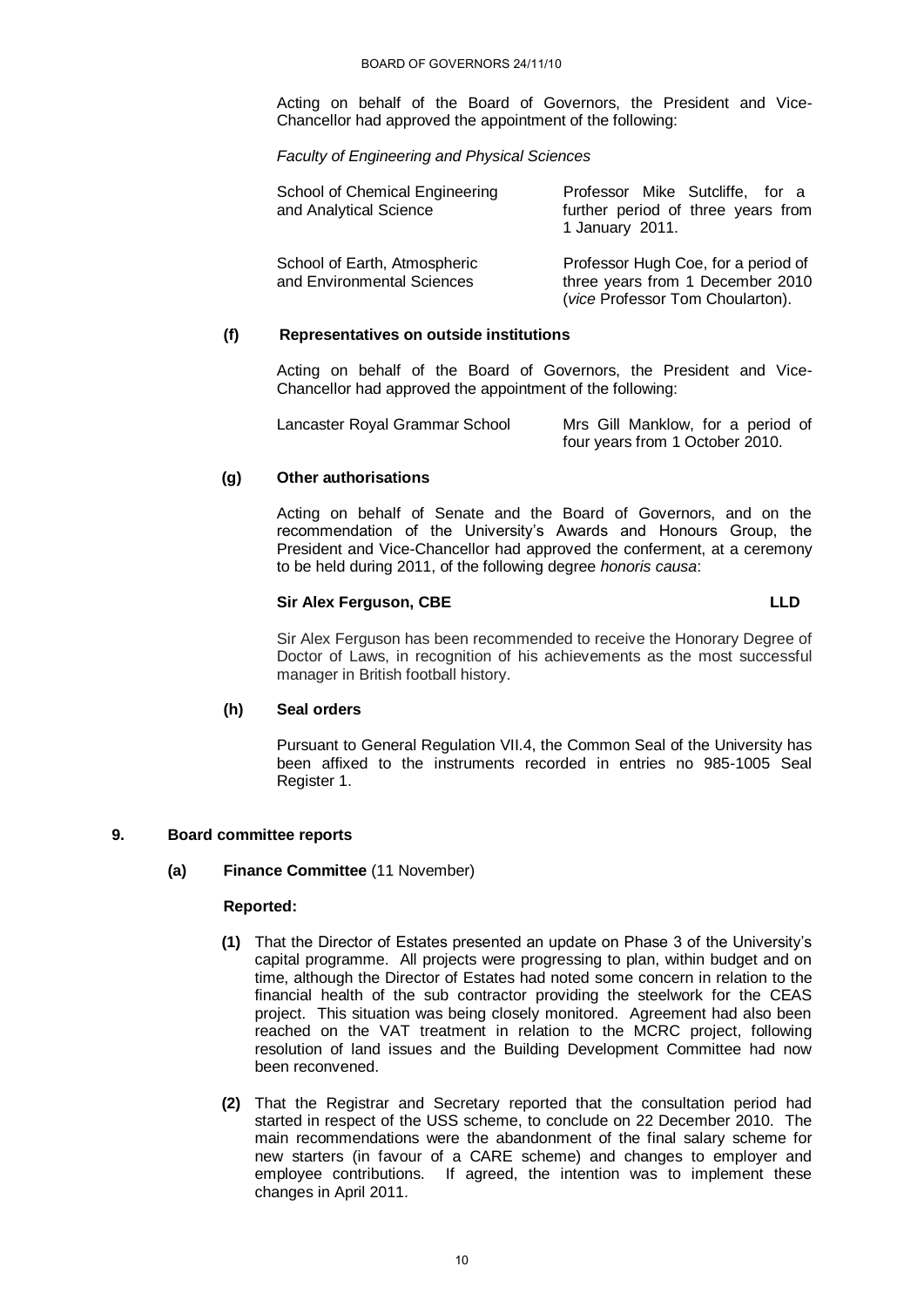- **(3)** That discussions had taken place with the representatives of the Campus Trade Union and with the Trustees of UMSS. A consultation process on proposed changes will commence once the latest valuation had been confirmed.
- **(4)** That Dr Keith Lloyd (chairman of SUSC) reported that the annual accounts for the University's subsidiary companies had been approved at its meeting on 14 October.

**Noted:** That it was reported by a member of the Board, in her capacity as a staff representative and officer of a trade union, that the consultation period for the USS scheme was judged extremely tight, and that this had led to some dissatisfaction among members of the relevant campus trade unions.

#### **Resolved**

- **(1)** That the Finance Committee approved the establishment of (i) a limited liability company in Singapore to facilitate the provision of a degree course in collaboration with the Singapore Institute of Technology; and (ii) and limited by guarantee charitable company in Hong Kong for the purpose of raising funds from the University's alumni in the Far East.
- **(2)** That the Finance Committee approved the sale of the University"s outstanding claim with Heritable Bank, which equated to £1.75m cash payable within a few weeks and the release of a provision in the accounts for 2009/10.
- **(3)** That the Finance Committee received the financial statements for the year ended 31 July 2010. The accounts were recommended for acceptance by the Board of Governors and the President and Vice Chancellor and the Chairman of the Board of Governors would sign them on behalf of the University prior to submission to the Funding Council.
- **(4)** That following notification from the Funding Council that universities may delay the submission of Five Year Forecasts until 15 April 2011, Finance Committee reviewed a commentary on the 2009/10 to 2010/11 figures. The Finance Committee approved the Financial Commentary 2009/10 to 2010/11 and recommended them for acceptance by the Board and submission to the Funding Council in December 2010.
- **(b) Audit Committee** (14 October and 16 November)

- **(1)** That the meeting on the 14 October 2010 provided an opportunity to assess progress in relation to the external audit and to consider the main observations arising from it. The Committee also received oral reports on the implementation of the Charities Act, and changes introduced to the Financial Memorandum between HEFCE and higher education institutions.
- **(2)** That the Committee received a written report on the work of the Procurement Office in negotiating group contracts on behalf of the University over 2009-2010 and Mr Kevin Casey, Head of Procurement, attended to deliver a presentation and answer questions from the Committee. On the basis of this information and the value for money assessment presented within each internal audit review, the Committee concluded that it was broadly satisfied with the level of attention focused on obtaining value for money within the University.
- **(3)** That the Committee considered the Annual Report of the Audit Committee to the Board of Governors and the Accountable Officer (the President and Vice-Chancellor). The Report had been compiled in a form that was consistent with the guidelines issued by HEFCE in its Audit Code of Practice and included a resumé of the work of the Internal and External Auditors to date, and of other significant matters considered by the Committee. In summary, the Report advised the Board of Governors that the Committee was of the opinion that reasonable reliance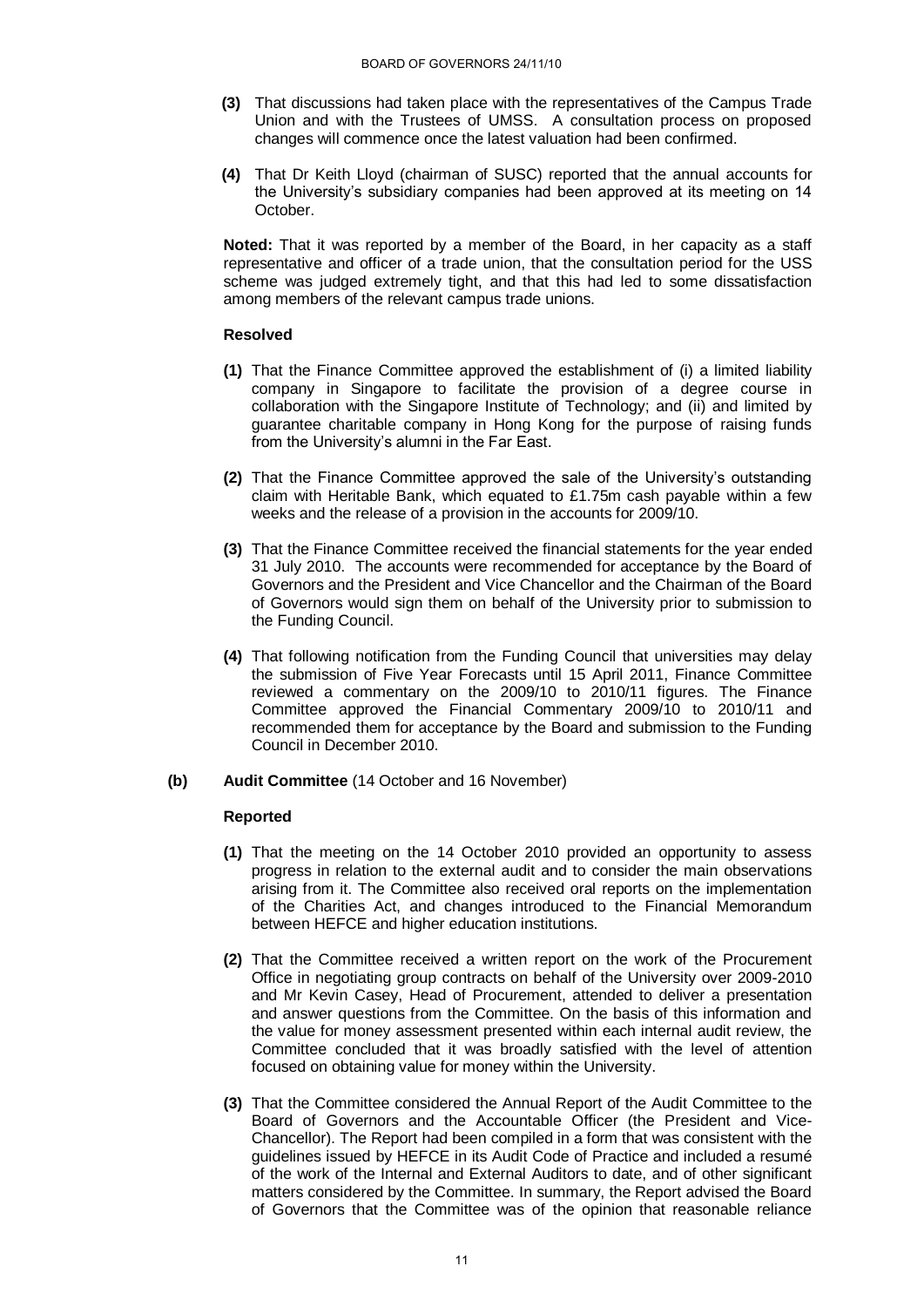could be placed on the University's internal control systems and that there were adequate arrangements for securing economy, efficiency and effectiveness. The Report, attached at Appendix 1 to the minutes, was commended to the Board of Governors for approval.

- **(4)** That the Committee considered the Management Report and Accompanying Management Letter from the External Auditors (Deloitte LLP) on the Financial Statements for the year ended 31 July 2010, which recorded the key features of the audit to date, and contained details of specific observations arising, the way they had been treated in the Accounts, and the management responses. The Management Report included the Letter of Representation in relation to the 2009/10 external audit. By way of background information for the Committee, the Financial Statements for the year ended 2009/10, as approved by the Finance Committee at the meeting held on 11 November 2010, were also presented.
- **(5)** That the external auditors, on satisfactory completion of a small number of outstanding matters, anticipated issuing an unmodified audit opinion as to the truth and fairness of the financial statements.

#### **Resolved:**

- **(1)** That the completed Management Report and Management Letter were recommended for onward transmission to the HEFCE Assurance Service, as required by the HEFCE Code of Practice on Audit and Accountability, and that both documents were commended to the Board of Governors with the Letter of Representation (presented within Appendix 8 of the Management Report).
- **(2)** That the Committee recommended to the Board of Governors that Deloitte LLP be re-appointed as External Auditors to the University for 2010-11.
- **(3)** The Committee commended the Annual Opinion of the Internal Auditors to the Board of Governors, and thereafter, for onward transmission to HEFCE as part of the Audit Committee"s Annual Report.

### **(c) Risk Committee** (14 October)

- **(1)** That the Committee approved procedures for members of staff who drive a vehicle as part of their employment duties.
- **(2)** That the Committee approved a revised procedure for Ionising Radiation Safety and received a report on arrangements to appoint a Radiation Protection Adviser on the retirement of Dr Bidey.
- **(3)** That the Committee agreed that the University Risk Register should be revised to reflect the changing external environment.
- **(4)** That the Committee discussed the Equality Act 2010 and noted that, although it was largely a consolidation of existing legislation, it did extend the law in a number of areas. It was agreed that this was a matter of some importance and agreed that a briefing note should be brought to the attention of the Board.
- **(5)** That the Committee received a report on developments concerning the Rutherford Building.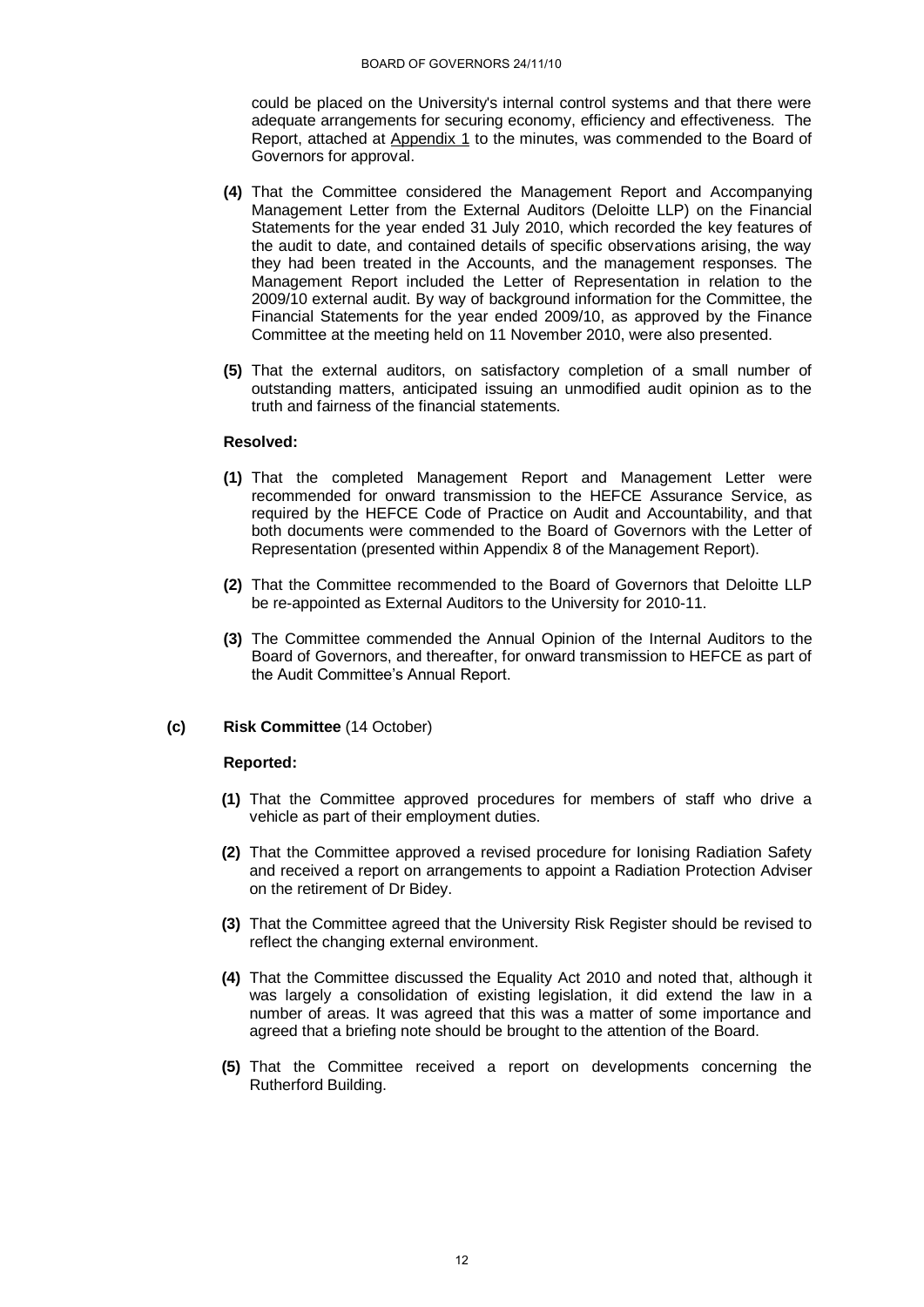#### **Resolved:**

- **(1)** That the Committee recommended to the Board the approval of a revised Code of Practice on Freedom of Speech (attached as Appendix 2).
- **(2)** That the Risk Committee recommended that no significant amendments to the existing Health and Safety Policy were needed and commended it to the Board for 2010-11 (attached as Appendix 3).

### **10. Report from the Senate** (from the meeting held on 27 October)

#### **Reported:**

.

- **(1)** That the potential impact of the Browne Review of Higher Education and the Coalition Government"s Comprehensive Spending Review was discussed.
- **(2)** That the University"s performance in the 2010 National Student Survey was discussed at length and the need to improve performance in 2011 was emphasised. The Head of the School of Electrical and Electronic Engineering reported on actions the School had taken in 2009-10 which resulted in an increase in the School"s overall satisfaction rating from 67% in 2009 to 98% in 2010. Much of this was down to significant work by key staff to improve two-way communication with students and to change processes and culture.
- **(3)** That the Vice-President (Research and Innovation) reported on progress being made to develop a research strategy for the University, preparations for the 2010 Research Profiling Exercise, and the merging of the Manchester Doctoral College (MDC) and the Graduate Education Group, under the name of the MDC, to provide a unified structure for managing postgraduate research. He also reported that the review of research finance and administration was close to conclusion and has identified that current arrangements often fall short of meeting the needs of researchers, making it difficult to monitor performance and potentially laying the University open to significant financial risk. A number of recommendations will be made to bring about a holistic approach to research support. The contract of the contract of the contract of the contract of the contract of the contract of the contract of the contract of the contract of the contract of the contract of the contract of the contract
- **(4)** That the Senate had endorsed the approach being taken by the Timetabling and Shared Learning Spaces Group, chaired by the Vice-President (Teaching and Learning) to develop and implement a new University-wide policy on the timetabling and use of 'shared learning spaces'. This policy will be focused on maximising learning opportunities and the student experience, optimising efficient use of staff time, and maximising usage of the University"s estate. Staff and students will be consulted during the development of the policy and it will then come to Senate for approval.
- **(5)** That the Senate had also endorsed the creation of a University College Taskforce to develop a detailed proposal for consideration in Spring 2011. It is envisaged that the University College (working title) will become home to a series of signature courses taught by leading academics. These courses would not only become integral to our goal of providing a superb, broadly-based education (Goal 2 of 2015) but would also become central to the engagement of our students in Goal 3 making "the University a force for good, locally, nationally and internationally, by bringing knowledge to bear on the great issues facing the world in the 21st century, and by producing graduates prepared to exercise social leadership and environmental responsibility".
- **11. Report from the Planning and Resources Committee** (from the meetings held on 5 October and 9 November)

## **Reported:**

**(1)** That the Director of UNIAC attended the PRC meeting on 5 October 2010 to provide an overview of the Internal Audit Annual Report to the Board and the President and Vice-Chancellor. The Committee was pleased to be able to report to the Board that positive progress had been made in the key element of internal control. It also noted that there